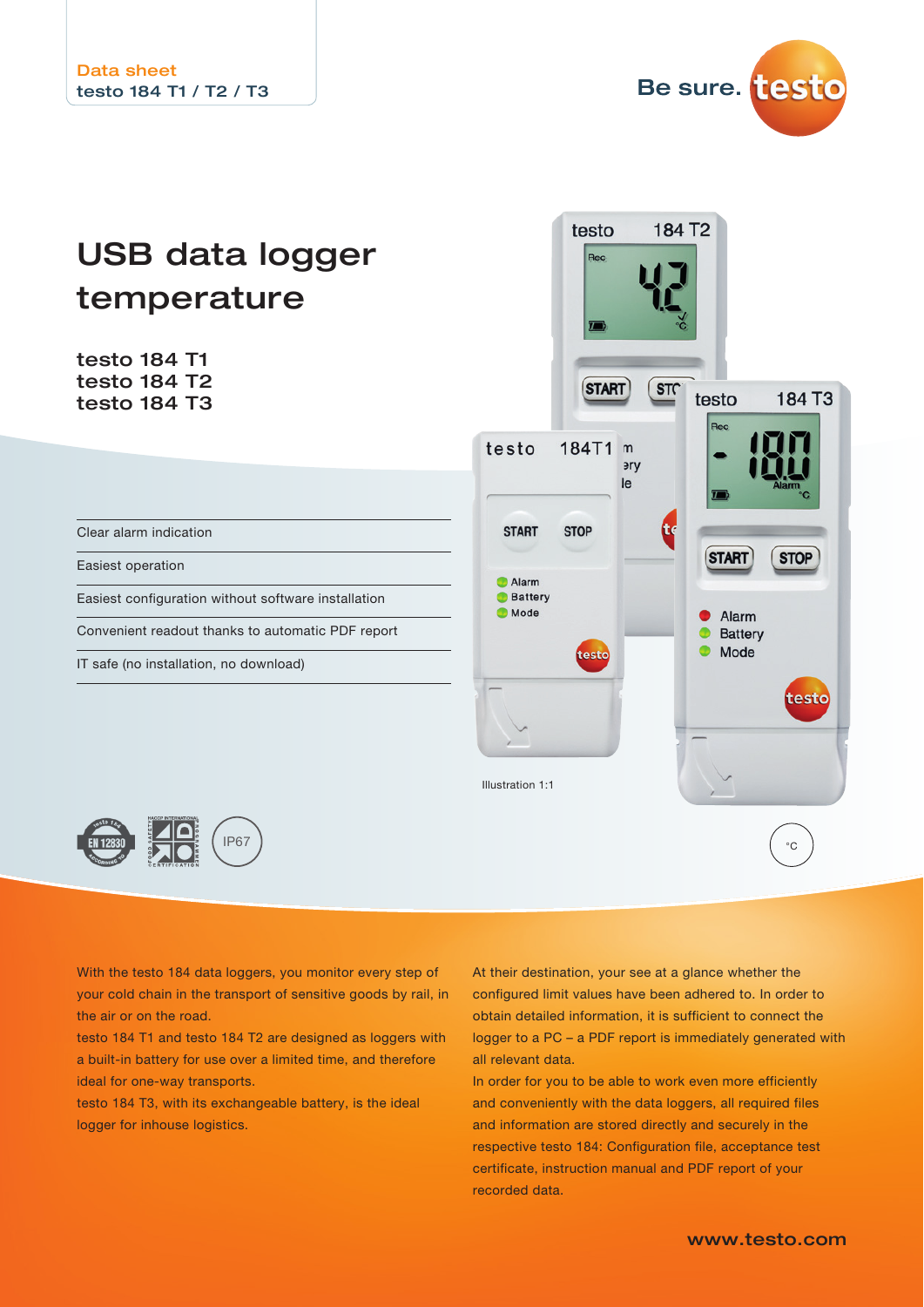

testo  $184T3$ 

START STOP

Alarm<br>
Battery<br>
Mode

180 ŀ

## Technical data

#### testo 184 T1

USB data logger testo 184 T1 for temperature, operating duration 90 days



Part no. 0572 1841

#### testo 184 T2

USB data logger testo 184 T2 for temperature, operating duration 150 days



184 T2

testo

Sensor

Part no. 0572 1842

#### General technical data

|                       | testo 184 T1                                                           | testo 184 T2                                                                                             | testo 184 T3                                            |
|-----------------------|------------------------------------------------------------------------|----------------------------------------------------------------------------------------------------------|---------------------------------------------------------|
| Power supply          | Lithium battery, non-exchangeable                                      | Lithium battery, non-exchangeable                                                                        | Lithium battery CR2450 3V,<br>exchangeable              |
| Operating time        | 90 days                                                                | 150 days                                                                                                 | Unlimited                                               |
| <b>Battery life</b>   | -                                                                      | -                                                                                                        | 500 days (at $+25$ °C and 15 mins<br>measurement rate). |
| Measuring rate        | 1 min to $24h$                                                         | 1 min to 24 h                                                                                            | 1 min to $24h$                                          |
| Memory                | 16,000 readings                                                        | 40,000 readings                                                                                          | 40,000 readings                                         |
| Alarm identification  | by LEDs                                                                | by LEDs and display                                                                                      | by LEDs and display                                     |
| Dimensions            | $33 \times 9 \times 74$ mm                                             | 44 x 12 x 97 mm                                                                                          | 44 x 12 x 97 mm                                         |
| Weight                | 25 <sub>g</sub>                                                        | 45 <sub>g</sub>                                                                                          | 45 <sub>g</sub>                                         |
| Protection class      | IP67                                                                   |                                                                                                          |                                                         |
| Operating temperature | $-35$ to $+70$ °C                                                      |                                                                                                          |                                                         |
| Storage temperature   | $-55$ to $+70$ °C                                                      |                                                                                                          |                                                         |
| Scope of delivery     |                                                                        | Data logger, temperature acceptance test certificate (stored as a PDF in the instrument), battery CR2450 |                                                         |
| Tests, certificates   | $\cdot$ EN 12830-certified (C,D)<br>· Certified by HACCP International | testo ComSoft CFR software (V4.3 SP2 or higher) compatible with CFR 21 Part 11                           |                                                         |



| Measurement<br>parameter | Temperature          |
|--------------------------|----------------------|
| Temperature sensor       | NTC sensor, internal |
| Measuring range          | $-35$ to $+70$ °C    |
| Accuracy                 | $\pm 0.5$ °C         |
| Resolution               | 0.1 °C               |

USB data logger testo 184 T3 for temperature, unlimited operating duration thanks to

exchangeable battery

testo 184 T3

Part no. 0572 1843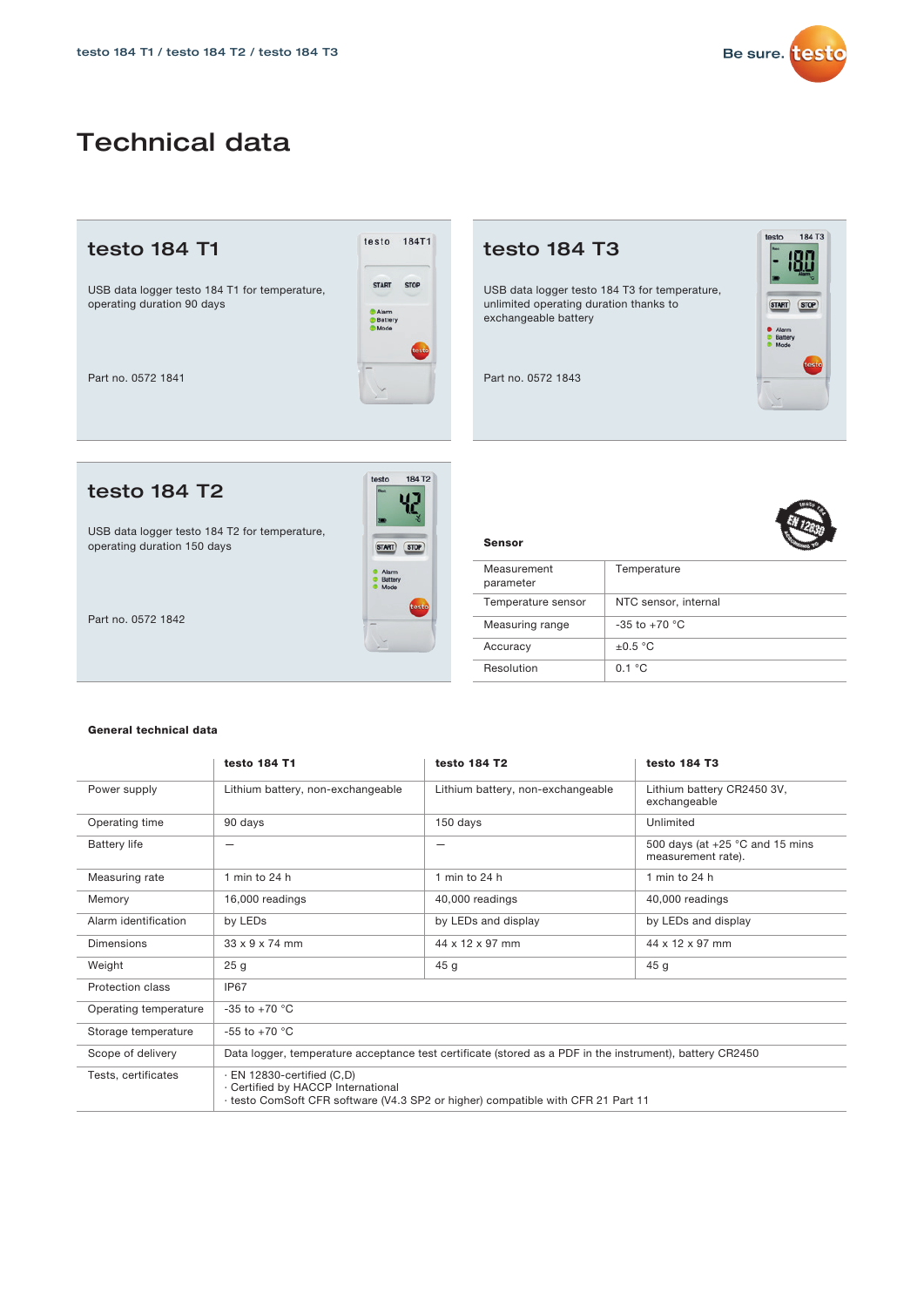

### Accessories

| testo 184 T1/T2/T3                                                                                                      | Part no.  |
|-------------------------------------------------------------------------------------------------------------------------|-----------|
| Mobile printer for data loggers testo 175/176/184                                                                       | 0572 0576 |
| ComSoft Professional, Pro software incl. data archiving                                                                 | 0554 1704 |
| ComSoft CFR 21 Part 11, Software for requirements according to CFR 21 Part 11 for Testo data loggers                    | 0554 1705 |
| ISO calibration certificate/temperature, temperature probe; calibration points -18°C; 0°C; +60°C per channel/instrument | 0520 0151 |
|                                                                                                                         |           |
| testo 184 T2/T3                                                                                                         | Part no.  |

| Wall bracket for testo 184 | 0554 1841 |
|----------------------------|-----------|
|                            |           |
| testo 184 T3               | Part no.  |
| Lithium battery CR2450 3 V | 0515 5841 |

### Software on board

| <b>Choose Model:</b><br><b>Expert Mode:</b>                                                                                                                   | T1 F<br>T2<br>YES<br>$\overline{ }$                                                              | $T3\sqrt{7}$<br>T4  <br>H1<br>NO                                          | G1                                                                                                                 |                                                 | testo                                          |  |
|---------------------------------------------------------------------------------------------------------------------------------------------------------------|--------------------------------------------------------------------------------------------------|---------------------------------------------------------------------------|--------------------------------------------------------------------------------------------------------------------|-------------------------------------------------|------------------------------------------------|--|
| <b>Expert Mode</b><br><b>General Information</b>                                                                                                              |                                                                                                  |                                                                           |                                                                                                                    |                                                 |                                                |  |
| Report Language:                                                                                                                                              | <b>English</b>                                                                                   | ٠                                                                         | <b>E-Mail To:</b>                                                                                                  |                                                 |                                                |  |
| <b>Report Title:</b>                                                                                                                                          | Fresh meat                                                                                       |                                                                           | Sender:                                                                                                            | Peter browm                                     | kpbrown@gmx.com                                |  |
| Report Time Zone:                                                                                                                                             |                                                                                                  |                                                                           | Receiver:                                                                                                          | <b>Paul Smith</b>                               |                                                |  |
| Comment:                                                                                                                                                      | UTC+01:00 Amsterdam, Berlin, Paris, Rome, S<br>Route 22                                          |                                                                           |                                                                                                                    |                                                 |                                                |  |
| <b>Device Configuration</b><br>Meas, Interval:<br><b>Start Setting:</b><br>Start Date/Time:<br><b>Start Delay:</b><br><b>Stop Setting:</b><br>Stop Date/Time: | $\overline{O}$<br>hour<br>o button<br>2013-09-01<br>0<br>hour<br>$\sqrt{ }$ button<br>2013-09-02 | 15<br>min<br>$\bigcap$ time<br>12:00<br>min<br>10<br>$\Box$ time<br>12:00 | <b>LCD</b> Enable<br><b>LED Enable</b><br>Date/Time Format:<br><b>MKT Activation Energy:</b><br>Remaining Battery: | <b>NFC</b><br>DD-MM-YYYY hh:mm<br>83.144<br>500 | <b>Time Mark Enable</b><br>H<br>KJ/mol<br>days |  |
| <b>Alarm Settings</b>                                                                                                                                         |                                                                                                  | © ℃ C F                                                                   | @ q @ m/s <sup>2</sup>                                                                                             |                                                 |                                                |  |
|                                                                                                                                                               | <b>Direction</b>                                                                                 | Limit Value/Unit                                                          | <b>Alarm Type</b>                                                                                                  | <b>Allowed Time</b>                             |                                                |  |
| Temp.<br>V                                                                                                                                                    | F                                                                                                | 8.0<br>°C                                                                 | cum.                                                                                                               | 60                                              | min                                            |  |
| Temp.<br>⊽<br>Temp.                                                                                                                                           | E                                                                                                | 20<br>٩C                                                                  | cum.                                                                                                               | 60                                              | min<br>min                                     |  |
| Temp.                                                                                                                                                         |                                                                                                  | °C<br>°C                                                                  | cum.<br>cum.                                                                                                       | 60<br>$60 -$                                    | min                                            |  |
| MKT                                                                                                                                                           | ÷                                                                                                | °C                                                                        |                                                                                                                    |                                                 |                                                |  |
| п<br>Hum.                                                                                                                                                     | Ť                                                                                                | 40.0<br>96                                                                | cum.                                                                                                               | 60                                              | min                                            |  |
| Hum.<br>Shock                                                                                                                                                 | $\uparrow$                                                                                       | 20.0<br>96<br>4.0<br>$\mathcal{Q}$                                        | cum.                                                                                                               | 60                                              | min                                            |  |
|                                                                                                                                                               | logger:                                                                                          | Please click here to transfer the<br>configuration data to the data       | $\Theta$                                                                                                           |                                                 |                                                |  |

No software needs to be installed on a PC or notebook in order to configure a testo 184 data logger. The PDF configuration tool is stored on the logger itself and can be opened with a simple double-click.

No download or installation required whatsoever. After setting the relevant parameters, the configuration is simply stored on the logger – and it's ready to use!

When the logger is plugged in to a PC after a completed measurement, a PDF report with all relevant data, the programming and a graph showing the value curve is created and stored in the logger. A double-click allows it to be opened and printed out, or forwarded by e-mail.

If advanced read-out options are required, the customer can obtain these by purchasing ComSoft Professional. In order to achieve the conformity to 21 CFR Part 11 which is often required in the pharmaceutical field, there is a special software available as an accessory.